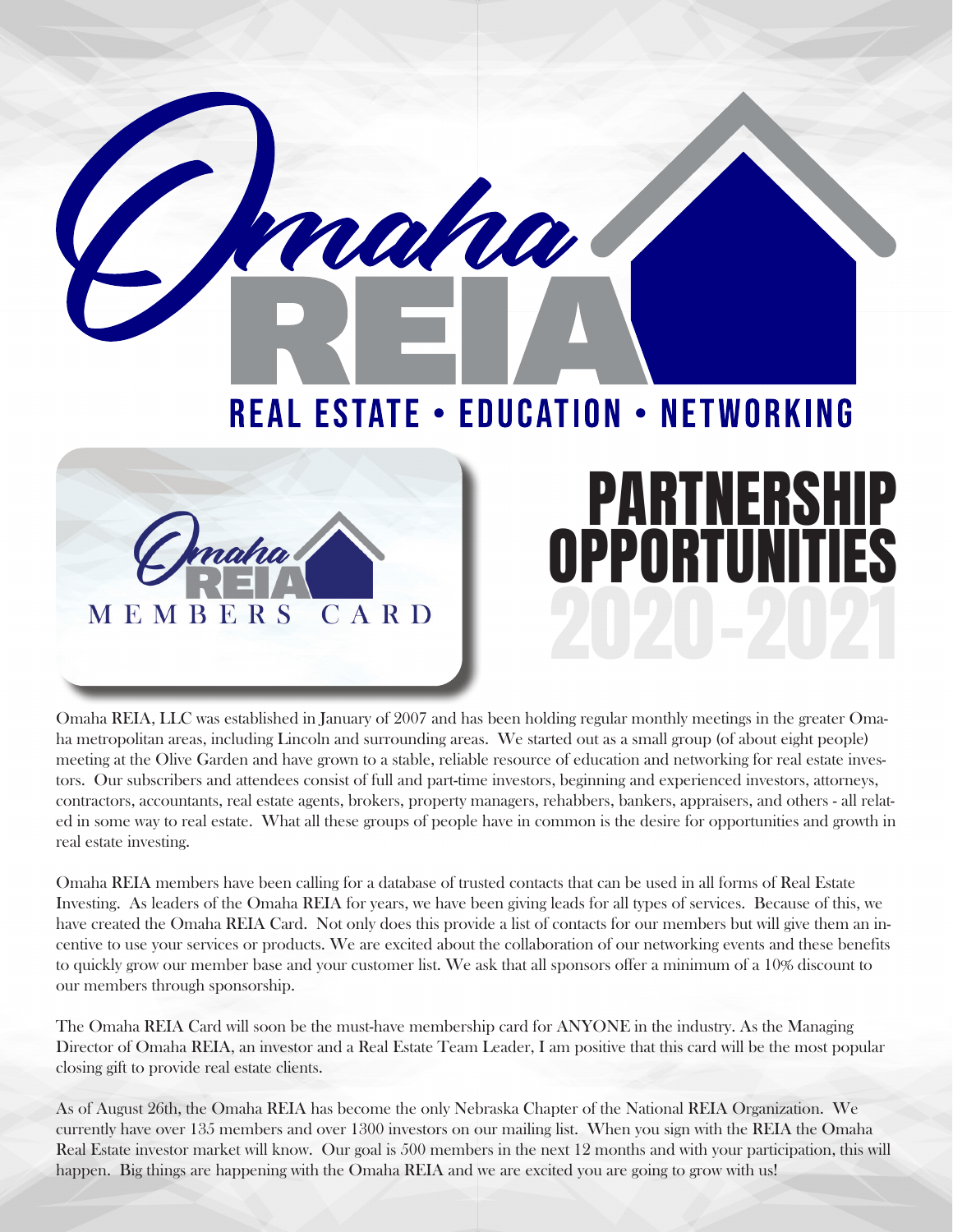- **Large sized logo displayed on website sponsor page**
- **Large sized logo displayed on Pop Up REIA Banner**
- **Company name and benefit on member card insert**
- **Company Sponsor Booth at one live RIEA event a year**
- **Social Media Post on private REIA page promoting you as a sponsor of that months REIA event**
- **Newsletter blast to over 1,500 local Omaha real estate investors**
- **2-5 Min Speech at one of our 12 live events a year**
- **1st Opportunity to sponsor large events at a discounted gold member rate**
- **10 Team Member memberships for 12 months**
- **Sponsor to provide no less than 10% discount**

## *IIIIIIIIIIIIIIIIII* ,,,,,,,,,,,,,,,,,,,,,,,,,,,,,,

GOLD

**MINIMUMINA** 

\$2,500

SILVER

\$1,500

- **Medium sized logo displayed on website sponsor page**
- **Medium sized logo displayed on Pop Up REIA Banner**
- **Company name and benefit on member card insert**
- **Company Sponsor Booth at one live RIEA event a year**
- **Social Media Post on private REIA page promoting you as a sponsor of that months REIA event**
- **Newsletter blast to over 1500 local Omaha real estate investors**
- **4 Team Member memberships for 12 months**
- **Sponsor to provide no less than 10% discount**



- **Small logo displayed on website sponsor page • Small logo displayed on Pop Up REIA Banner**
- **Company name and benefit on member card insert**
- **2 Team Member memberships for 12 months**
- **Sponsor to provide no less than 10% discount**

## \$250

## **Omaha REIA Resource Listing:**

- **Small logo displayed on website sponsor page**
- **Company name and benefit on member card insert**
- **Sponsor to provide no less than 10% discount**

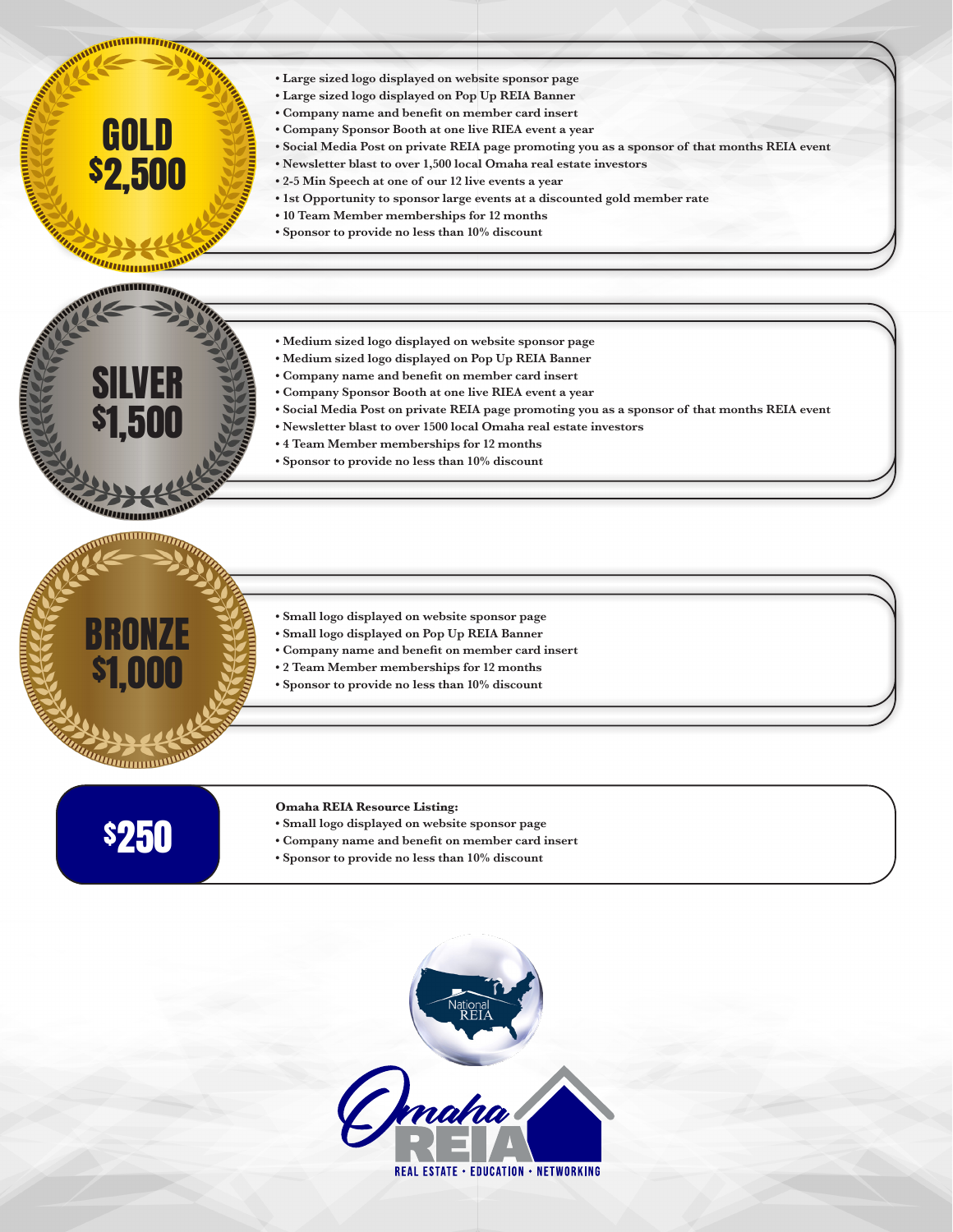

Omaha REIA, LLC 2420 N. 147th St. Omaha, NE 68116

Subject to the terms and conditions of this Omaha REIA, LLC Sponsorship Agreement (this "Agreement"), Omaha REIA, LLC ("Omaha REIA") agrees to provide Sponsor the following Sponsorship Packages:

| SPONSORSHIP PACKAGE(S)                                                 | YEAR(S) OF<br><b>COMMITMENT</b> | PRICE/YEAR |  |
|------------------------------------------------------------------------|---------------------------------|------------|--|
| 1. Name of Sponsorship Package (See the attached Schedule of Benefits) |                                 |            |  |
| 2. Name of Sponsorship Package (See the attached Schedule of Benefits) |                                 |            |  |
| 3. Name of Sponsorship Package (See the attached Schedule of Benefits) |                                 |            |  |

TOTAL FIRST YEAR FEE:

PAYMENT SCHEDULE:

Fees for all Sponsorship Packages are due and payable as follows: the Price/Year fee set forth above is due and payable in-full in advance on the Effective Date for the first year of the applicable Sponsorship Package and on each anniversary of the Effective Date thereafter for the number of Year(s) of Commitment set forth above for the applicable Sponsorship Package. "Effective Date" means the date that this Agreement is fully executed.

| COMPANY NAME:<br>(Print name exactly as it should appear in materials prepared by or on behalf of Omaha REIA, LLC.) | ("Sponsor")           |      |
|---------------------------------------------------------------------------------------------------------------------|-----------------------|------|
| CORPORATE CONTACT:                                                                                                  | TITLE:                |      |
| MAILING ADDRESS:                                                                                                    |                       |      |
| CITY:                                                                                                               | STATE:                | ZIP: |
| PHONE:                                                                                                              | FAX:                  |      |
| MOBILE PHONE:                                                                                                       | <b>EMAIL ADDRESS:</b> |      |

THIS IS A LEGAL, BINDING AGREEMENT. I HAVE READ AND UNDERSTAND THE TERMS AND CONDITIONS ATTACHED HERETO AND INCORPORAT-ED HEREIN BY REFERENCE. THE TERMS AND CONDITIONS ARE PART OF THIS LEGALLY BINDING AGREEMENT. I FURTHER UNDERSTAND THAT SPONSOR WILL BE INVOICED IN ACCORDANCE WITH THIS AGREEMENT UPON ACCEPTANCE OF THIS AGREEMENT.

THIS AGREEMENT CONTAINS A BINDING ARBITRATION PROVISION, WHICH MAY BE ENFORCED BY THE PARTIES.

BY SIGNING THIS AGREEMENT, THE INDIVIDUAL SIGNING ON BEHALF OF SPONSOR CERTIFIES AND WARRANTS THAT THEY ARE AUTHORIZED TO SIGN ON BEHALF OF THE SPONSOR, AGREE TO THE TERMS AND CONDITIONS OF THIS AGREEMENT AND THAT, UPON THEIR SIGNATURE, THIS AGREEMENT, INCLUDING THE TERMS AND CONDITIONS, WILL BECOME THE LEGALLY BINDING AGREEMENT OF THE SPONSOR. Full Corporate Name:

| By:                         | (Signature) Date: |
|-----------------------------|-------------------|
| Print Name and Title:       |                   |
| Accepted by Omaha REIA, LLC |                   |
| By:                         | (Signature) Date: |

Print Name and Title: